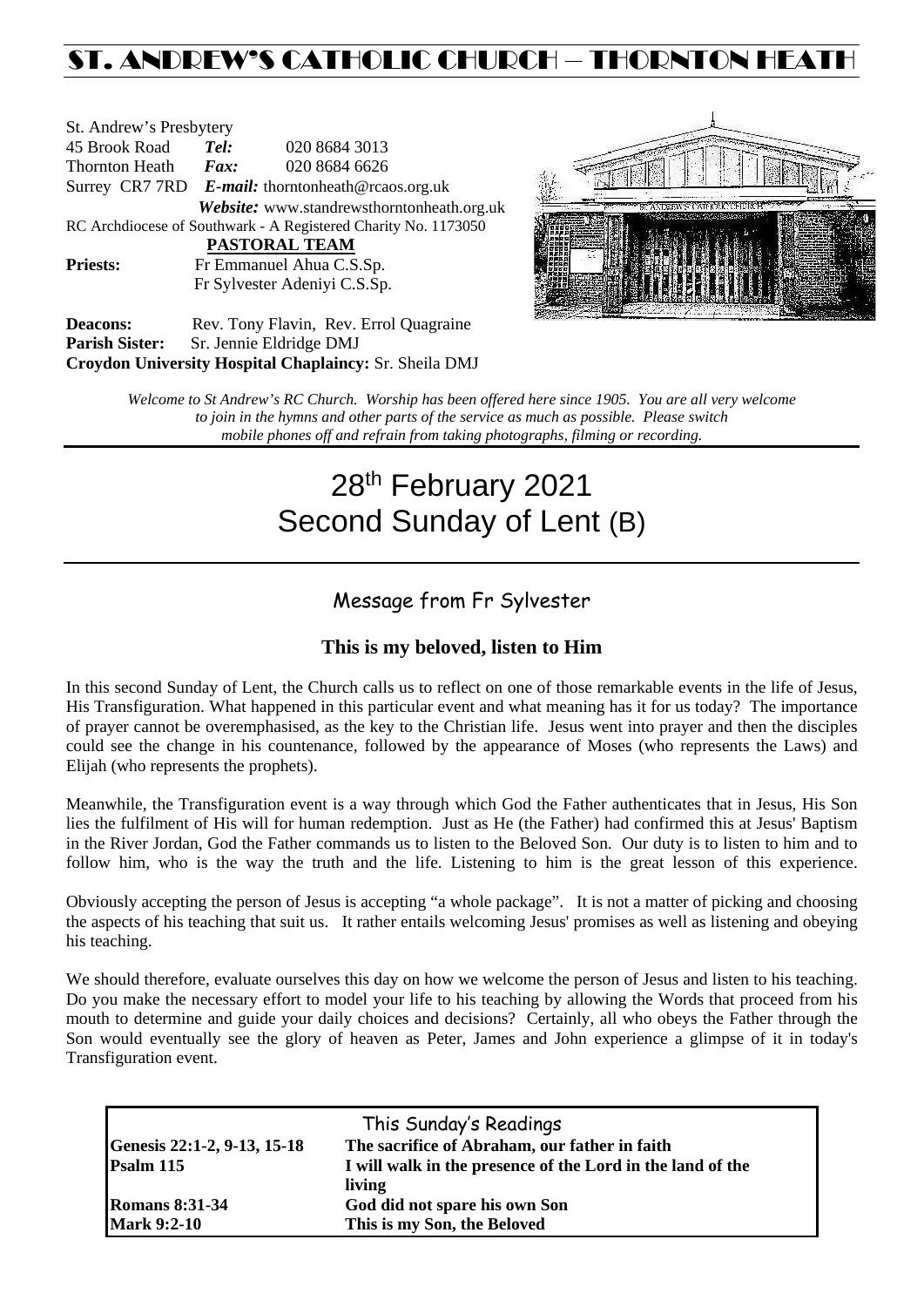## Diary for the Week

| 5.1                                |                    |                                        |                                       |  |  |
|------------------------------------|--------------------|----------------------------------------|---------------------------------------|--|--|
| Sunday 28 <sup>th</sup> February   |                    | 6.00pm (Saturday) First Mass of Sunday | For the People of the Parish          |  |  |
| $2^{nd}$ Sunday of Lent            | $9.30$ am          | <b>Mass</b>                            | Pascal Caitione Braganza - Month Mind |  |  |
|                                    | 11.30am            | <b>Mass</b>                            | <b>Sr Mary Martin RIP</b>             |  |  |
|                                    | 6.00 <sub>pm</sub> | <b>Mass</b>                            | Mrs C. Etuka – God's Blessings        |  |  |
| Monday 1 <sup>st</sup> March       | $7.30$ am          | <b>Mass</b>                            | Pat Ryan RIP                          |  |  |
|                                    | 10.00am            | <b>Mass</b>                            | Eudoxy D'Souza RIP                    |  |  |
| Tuesday 2 <sup>nd</sup> March      | 7.30am             | <b>Mass</b>                            | Tim Rooke RIP                         |  |  |
|                                    | 10.00am            | <b>Mass</b>                            | Conrad Lobo RIP (Birthday)            |  |  |
| Wednesday 3rd March                | 7.30am             | <b>Mass</b>                            | Fr Adolfo Pacheco – Sick              |  |  |
|                                    | 10.00am            | <b>Mass</b>                            | Ruby D'Souza RIP                      |  |  |
| Thursday 4 <sup>th</sup> March     | $7.30$ am          | <b>Mass</b>                            | Mrs Brigid Doolan – Sick              |  |  |
|                                    | 10.00am            | <b>Mass</b>                            |                                       |  |  |
| <b>Friday 5<sup>th</sup> March</b> | $7.30$ am          | <b>Mass</b>                            | Piers Cadell – Sick                   |  |  |
|                                    | 10.00am            | <b>Mass</b>                            | Pasquelina (Rina) Fernandes RIP -     |  |  |
|                                    |                    |                                        | Month's Mind                          |  |  |
| Saturday 6 <sup>th</sup> March     | 9.30am             | <b>Mass</b>                            |                                       |  |  |
|                                    | $10.00 - 10.30$ am | <b>Confessions</b>                     |                                       |  |  |
|                                    | $5.00 - 5.30$ pm   | <b>Confessions</b>                     |                                       |  |  |
|                                    | 6.00 <sub>pm</sub> | <b>First Mass of Sunday</b>            | Paul Etuka RIP                        |  |  |
| Sunday 7 <sup>th</sup> March       | $9.30$ am          | <b>Mass</b>                            | Adrian Gladwin Freeman RIP            |  |  |
| 3 <sup>rd</sup> Sunday of Lent     | 11.30am            | <b>Mass</b>                            | Helena Zajac RIP - One month          |  |  |
|                                    | 6.00 <sub>pm</sub> | Mass                                   | For the People of the Parish          |  |  |

Church cleaners: this week: Judie's Crew, next week: Fifi's Group

## St. Andrew's Parish Notices

## **CAFOD'S FAMILY FAST DAY**

Thank you for supporting CAFOD's Family Fast Day which was on Friday  $26<sup>th</sup>$  February. Please return your Family Fast Day envelopes this weekend,  $27/28$  February. You can donate online at your Family Fast Day envelopes this weekend,  $27/28$  February. cafod.org.uk/give and also give via text. Text LENT to 70460 - texts cost £10 plus one standard rate message and you'll be opting in to hear more about CAFOD'S work and fundraising via telephone and SMS. If you would like to give £10 but do not wish to receive marketing communications: text LENTNOINFO to 70460. Thank you for your continued support.

#### **LENT 2021**

#### **Stations of the Cross**

Please join us on Wednesdays 10.30am and Friday evenings at 8.00pm.

#### **THE RITE OF CHRISTIAN INITIATION OF ADULTS (RCIA)**

The Rite of Christian Initiation of Adults.... Do you wish to become a Catholic or are even a little curious to know more about the Catholic Church and what it believes? Or do you know someone who does? Anyone who wishes to become a Catholic, please speak to one of the Priests, Deacons or Sr. Jennie after Mass this weekend. Or give your contact details to the parish office.

#### **THE RITE OF CHRISTIAN INITIATION FOR CHILDREN (RCIC)**

The Rite of Christian Initiation for Children. This is for children over the age of 7 years who have not been a) Baptised or b) are in year 5 and over and have not made their First Communion. Parents please see Sr. Jennie after Mass to give details.

#### **ST DAMIEN'S GROUP**

The St Damien's group is happy to help anyone who is confined to home during this lock down period and cannot go out to collect prescriptions or shopping. We are also able to help with transport if it's needed to take anyone to have the vaccination. If you need help please phone Jane Ritchie on 07999 693052 before you make your appointment so that together a convenient date can be organised.